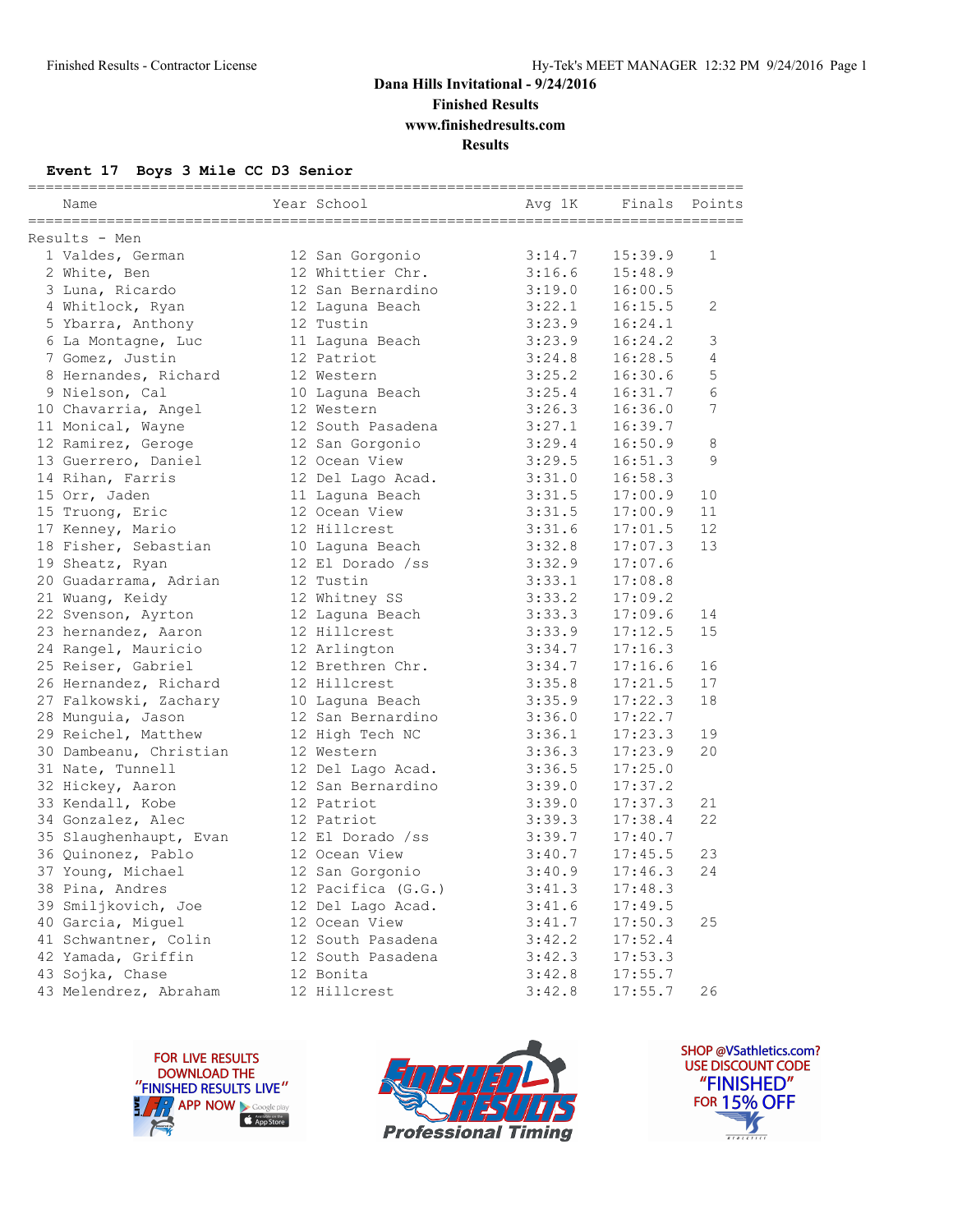## **Dana Hills Invitational - 9/24/2016**

**Finished Results**

**www.finishedresults.com**

**Results**

| Event 17 Boys 3 Mile CC D3 Senior |  |  |  |  |
|-----------------------------------|--|--|--|--|
|-----------------------------------|--|--|--|--|

| 45 Luevano, Daniel      | 12 Azusa               | 3:44.1 | 18:01.8 |    |
|-------------------------|------------------------|--------|---------|----|
| 46 Diaz, Raymond        | 12 Patriot             | 3:44.2 | 18:02.1 | 27 |
| 47 Parada, Nathan       | 12 Patriot             | 3:44.3 | 18:02.5 | 28 |
| 48 Edberg, Jacob        | 12 Brea Olinda         | 3:44.4 | 18:03.0 |    |
| 49 Hennig, Noah         | 12 Bonita              | 3:44.5 | 18:03.7 |    |
| 50 Vuong, Alex          | 12 Rosemead            | 3:44.5 | 18:03.8 |    |
| 51 Gerlach, Tyler       | 12 El Dorado /ss       | 3:45.0 | 18:06.3 |    |
| 52 Le, Huy              | 12 Oxford Acad.        | 3:46.7 | 18:14.5 |    |
| 53 Covarrubias, Alberto | 12 Indian Springs      | 3:47.8 | 18:19.7 |    |
| 54 Montgomery, Schuyler | 12 Brethren Chr.       | 3:47.9 | 18:20.2 | 29 |
| 55 Medina, Giovanni     | 12 Arlington           | 3:47.9 | 18:20.3 |    |
| 56 Tran, Victor         | 12 Oxford Acad.        | 3:48.3 | 18:22.0 |    |
| 57 Shipp, Wyatt         | 12 Laguna Beach        | 3:49.4 | 18:27.5 |    |
| 58 Zhou, Randy          | 12 South Pasadena      | 3:50.3 | 18:31.8 |    |
| 59 Johnston, Tim        | 12 St. Michael's Prep  | 3:51.7 | 18:38.6 |    |
| 60 Boensch, Frank       | 12 High Tech NC        | 3:52.5 | 18:42.4 | 30 |
| 61 Stiemke, Khailil     | 12 High Tech NC        | 3:52.6 | 18:42.7 | 31 |
| 62 Beltran, Mynor       | 12 Azusa               | 3:54.0 | 18:49.4 |    |
| 63 Baltazar, Bryan      | 12 Western             | 3:55.3 | 18:55.9 | 32 |
| 64 Xue, Jonathan        | 12 Whitney SS          | 3:55.8 | 18:58.3 |    |
| 64 Roco, Sebastian      | 12 San Gorgonio        | 3:55.8 | 18:58.3 | 33 |
| 66 Canchon, Juan        | 12 Hillcrest           | 3:56.2 | 19:00.0 | 34 |
| 67 Doig, Brett          | 12 Maranatha Christian | 3:57.1 | 19:04.5 |    |
| 68 Bueno, Eduardo       | 12 Patriot             | 3:57.5 | 19:06.5 | 35 |
| 69 Hayden, Tristan      | 12 High Tech NC        | 3:57.9 | 19:08.5 | 36 |
| 70 Chambers, Liam       | 12 High Tech NC        | 4:00.3 | 19:20.2 | 37 |
| 71 Timblin, Colson      | 12 Brethren Chr.       | 4:00.4 | 19:20.3 | 38 |
| 72 Olalde, Diego        | 12 Arlington           | 4:00.4 | 19:20.6 |    |
| 73 Nguyen, Joesph       | 12 Hillcrest           | 4:01.0 | 19:23.4 | 39 |
| 74 Ochoa, Adrian        | 12 Hillcrest           | 4:01.7 | 19:26.8 | 40 |
| 75 Sorley, Josh         | 12 Whittier Chr.       | 4:01.8 | 19:27.0 |    |
| 76 Duong, Richard       | 11 Rosemead            | 4:02.2 | 19:29.2 |    |
| 77 Gallardo, Jorge      | 12 Indian Springs      | 4:04.4 | 19:39.6 |    |
| 78 Herandez, Erick      | 12 Western             | 4:04.6 | 19:40.6 | 41 |
| 79 Worrall, Matt        | 12 Brea Olinda         | 4:04.9 | 19:42.0 |    |
| 80 Morales, Sean        | 12 Western             | 4:07.6 | 19:55.4 | 42 |
| 81 Erratt, Trevor       | 12 Pacifica (G.G.)     | 4:07.9 | 19:56.7 |    |
| 82 Robinson, Alberto    | 12 Patriot             | 4:09.0 | 20:02.1 | 43 |
| 83 Abad, Jose           | 12 Arlington           | 4:09.2 | 20:03.1 |    |
| 84 Leva, Robert         | 12 Rosemead            | 4:10.9 | 20:11.4 |    |
| 85 Sanchez, Ruis        | 12 Central Union       | 4:11.2 | 20:12.6 |    |
| 86 Ortega, Jaime        | 12 San Gorgonio        | 4:12.1 | 20:16.8 | 44 |
| 87 Argandona, Brandon   | 12 Central Union       | 4:12.3 | 20:18.1 |    |
| 88 Scanlan, Bryan       | 12 Brea Olinda         | 4:14.1 | 20:26.5 |    |
| 89 Tran, Vinh           | 12 Pacifica (G.G.)     | 4:17.5 | 20:42.8 |    |
| 90 McQueen, Noah        | 12 Tri-City Chr        | 4:17.8 | 20:44.6 |    |
| 91 Henriquez, Eriberto  | 12 Desert Hot Sp       | 4:19.9 | 20:54.8 |    |





SHOP @VSathletics.com? USE DISCOUNT CODE "FINISHED" **FOR 15% OFF**  $\frac{1}{\sqrt{2}}$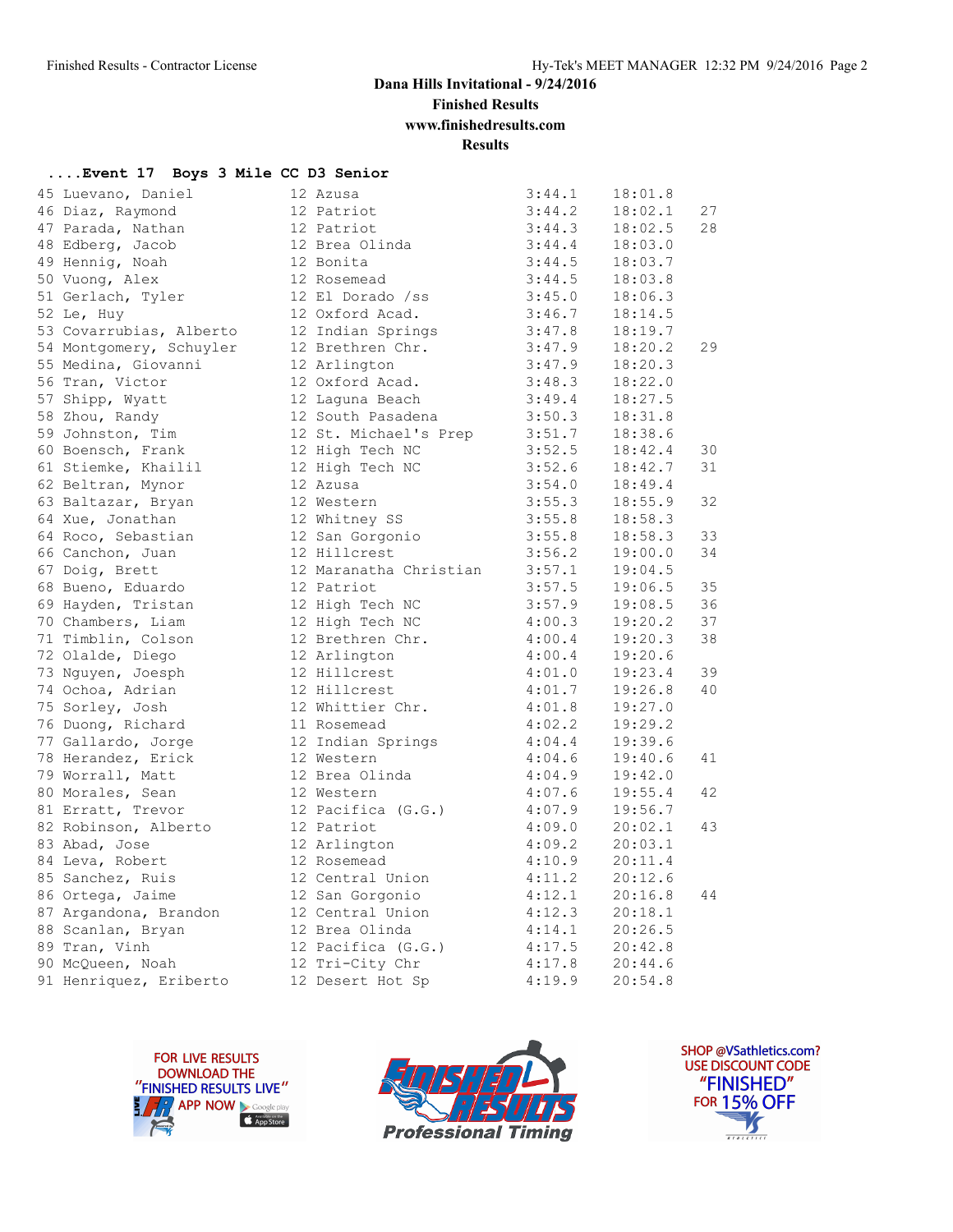# **Dana Hills Invitational - 9/24/2016**

**Finished Results**

# **www.finishedresults.com**

**Results**

#### **....Event 17 Boys 3 Mile CC D3 Senior**

| 92 Sweeney, Owen          |                 |            | 12 Brethren Chr.      |                |        |                | 4:20.2  |         | 20:56.3 |      | 45   |
|---------------------------|-----------------|------------|-----------------------|----------------|--------|----------------|---------|---------|---------|------|------|
| 93 Pizarro, Cesar         | 12 Western      |            |                       |                | 4:20.8 |                | 20:58.8 |         | 46      |      |      |
| 94 Nguyen, Brandon        | 12 Oxford Acad. |            |                       |                |        |                | 4:20.9  |         | 20:59.4 |      |      |
| 95 Rios, Jorge            | 12 Don Bosco    |            |                       |                |        |                | 4:21.7  |         | 21:03.3 |      |      |
| 96 Dang, Albert           | 12 Whitney SS   |            |                       |                |        |                | 4:23.8  |         | 21:13.5 |      |      |
| 97 Reyes, Luis            | 12 Tustin       |            |                       |                |        |                | 4:25.3  |         | 21:20.5 |      |      |
| 98 Burnham, John          |                 |            | 12 St. Michael's Prep |                |        |                | 4:25.9  |         | 21:23.5 |      |      |
| 99 Contreras, Luis        |                 | 12 Patriot |                       |                |        |                | 4:29.8  |         | 21:42.6 |      |      |
| 100 Bain, Justin          |                 |            | 12 Brethren Chr.      |                |        |                | 4:31.0  |         | 21:48.0 |      | 47   |
| 101 Huerta, Nelson        |                 | 11 Patriot |                       |                |        |                | 4:31.0  |         | 21:48.1 |      |      |
| 102 Diaz, Anthony         |                 | 11 Patriot |                       |                |        |                | 4:31.4  |         | 21:49.9 |      |      |
| 103 Marquez, Rogelio      |                 |            | 12 Indian Springs     |                |        |                | 4:36.2  |         | 22:13.1 |      |      |
| 104 Perez, David          |                 |            | 12 San Gorgonio       |                |        | 4:36.6         |         | 22:15.0 |         | 48   |      |
| 105 Slough, Joshua        |                 |            | 12 San Gorgonio       |                |        |                | 4:39.9  |         | 22:31.0 |      | 49   |
| 106 Ha, Cameron           |                 |            | 12 Ocean View         |                |        |                | 4:43.8  |         | 22:50.1 |      | 50   |
| 107 Esparza, Pedro        | 12 Ocean View   |            |                       |                |        |                | 4:47.3  |         | 23:06.7 |      | 51   |
| 108 Rada, Matthieu        |                 |            | 12 High Tech NC       |                |        |                | 4:47.8  |         | 23:09.3 |      | 52   |
| 109 Duong, Van            | 12 Whitney SS   |            |                       |                |        |                | 4:49.9  |         | 23:19.5 |      |      |
| 110 Jara, Raymond         | 12 Patriot      |            |                       |                |        |                | 4:51.1  |         | 23:25.2 |      |      |
| 111 Garcia, Andrew        |                 | 11 Patriot |                       |                |        |                | 4:58.5  |         | 24:01.0 |      |      |
| 112 Conchola, Diego       |                 |            | 12 Central Union      |                |        |                | 5:29.0  |         | 26:28.2 |      |      |
| 113 Mijangos, Mario       |                 |            | 12 Don Bosco          |                |        |                | 5:29.1  |         | 26:28.5 |      |      |
| 114 Alonso, Elijah        |                 | 12 Western |                       |                |        |                | 5:40.1  |         | 27:22.0 |      |      |
| 115 Valenzuela, Christian |                 |            | 9 Poly (Riv)          |                |        |                | 6:29.0  |         | 31:18.0 |      |      |
| 116 Torres, James         |                 | 12 Tustin  |                       |                |        |                | 6:31.9  |         | 31:32.0 |      |      |
|                           |                 |            |                       |                |        |                |         |         |         |      |      |
|                           |                 |            | Team Scores           |                |        |                |         |         |         |      |      |
| Rank Team                 |                 | Total      | $\mathbf{1}$          | $\overline{2}$ | 3      | $\overline{4}$ | 5       | $*6$    | $*7$    | $*8$ | $*9$ |
| Results - Men             |                 |            |                       |                |        |                |         |         |         |      |      |
| 1 Laguna Beach            |                 | 34         | 2                     | 3              | 6      | 10             | 13      | 14      | 18      |      |      |
| Total Time:<br>1:23:19.60 |                 |            |                       |                |        |                |         |         |         |      |      |
| 16:39.92<br>Average:      |                 |            |                       |                |        |                |         |         |         |      |      |
| 2 Patriot                 |                 | 102        | 4                     | 21             | 22     | 27             | 28      | 35      | 43      |      |      |
| Total Time: 1:27:48.80    |                 |            |                       |                |        |                |         |         |         |      |      |
| 17:33.76<br>Average:      |                 |            |                       |                |        |                |         |         |         |      |      |
|                           |                 |            |                       |                |        |                |         |         |         |      |      |

3 Hillcrest 104 12 15 17 26 34 39 40



 Total Time: 1:28:31.20 Average: 17:42.24



SHOP @VSathletics.com? USE DISCOUNT CODE "FINISHED" **FOR 15% OFF** M  $\frac{1}{\sqrt{181411111}}$